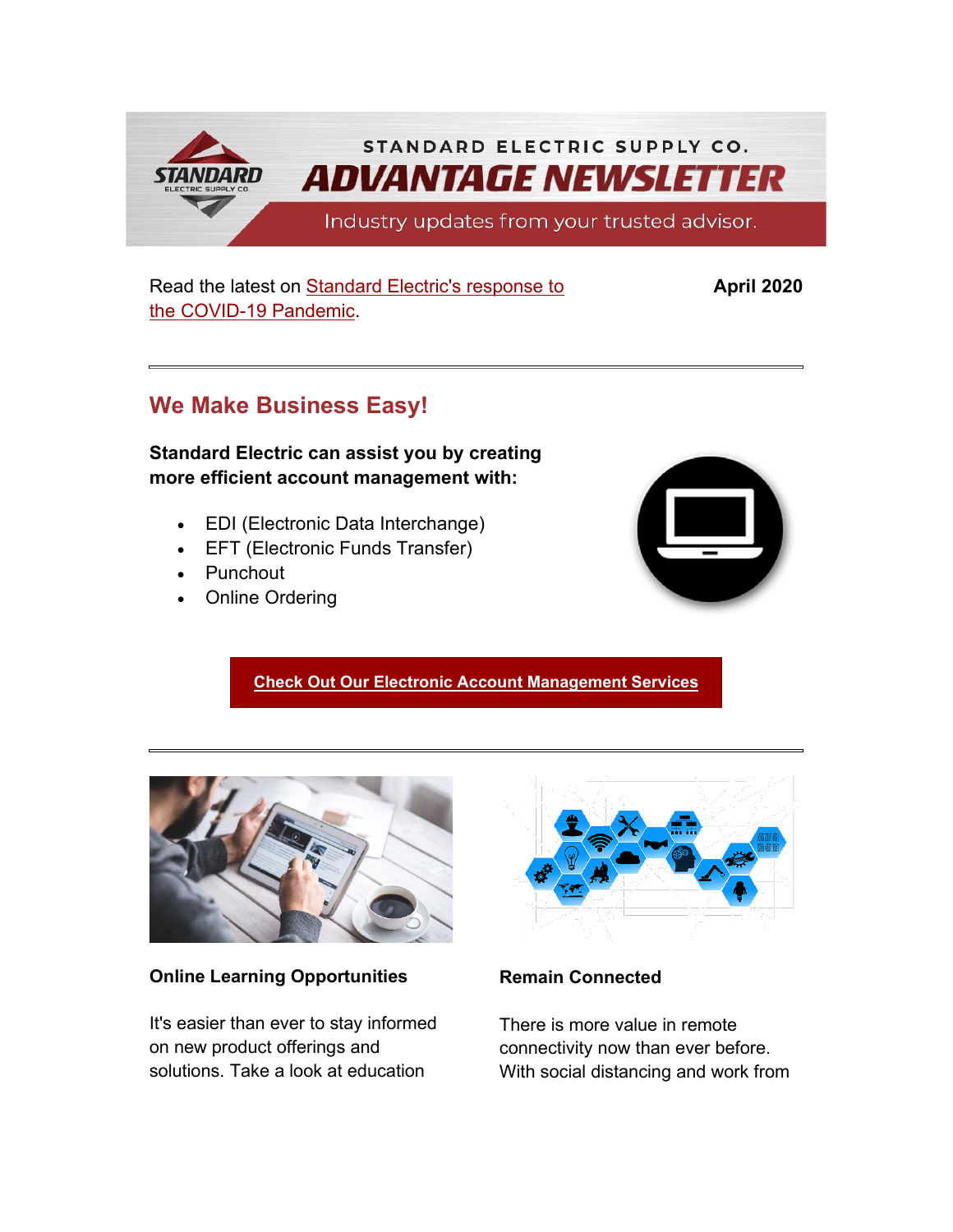being offered by our partners and engineers!

home orders going out, how can you stay connected to your operations and monitor production?





**[LEARN MORE](https://info.standardelectricsupply.com/e2t/c/*W87pdsv2YgM26W9dp5CL5Xq45W0/*W7JNrcJ6VhkJ-W1h2MYr4WcWd30/5/f18dQhb0S65P2dYTs8TvVlF2FzNx4W2Y3tz42M6sP_W3jpNZK3mt_yZW3S_Ys-2Nq1ZkW8XSfR04m-8FvW1rSNFt1330HWW55l1bQ8bfJZCW4NN4kP93nCrdW7SNjRD4XY4jxW4zrfL978kg7yW9l4qHB8Q1ZjmW3ntb9624TRDmW1btr0f7nzKtYW7GCP-J2Bdj69W7h17Rr6dgmrHW6skfT01X07gFW56dK4120lmJDN6jpN4sg3803N3Twnfv5-hrRN5Y1K1RJVbRDVvLrgY6SvJ6vW54HHGm5j2F8HW67LV8T9j8FrDVdcXdj2mxXGcW37-w687rnDL1W6kGXYb6jPngDW5Ld3Nz63gpD2W5Y-Y0q2BJx6_N3YPGkwGQPXRW1tRL2B8WQlfyW8J7jtH86RQ-MW2SwbQj3X_26DW771L315MDBghW3b3TMr4gh2MrW3_FSzY5XSgHzVnPHt-3p0g6PW1xBcqS20F8S2W1kjZsM3cqJ-7N4jxymYYJ07MW4QljCV8V7Qm8W4lqjnc96czxnW4bWD2b4sfHBdW5fDymk8KYKkMW9gc6np7h0QjmVchPXt46sXGrf4C08zf02)**

#### **Grow Into the FlexEdge™**

The FlexEdge™ from Red Lion looks to the future with this industrial data controller. Its modular concept allows engineers to continuously leverage new communications as they become available over time.

**[Read More...](https://info.standardelectricsupply.com/e2t/c/*W87pdsv2YgM26W9dp5CL5Xq45W0/*W5d-bRj2cl66KW8ypTGy7qxg-20/5/f18dQhb0SnGZ9hxTXFN92F23YHbqG6W1yfnKS1PTS2lW7nV4hL1vkZ1yW1L5k951BbMZPW2MyrhR2JDkv5W1J4xnn1J6lZzW7kXZxV7z32HLW7z2NMJ7vRd_kW7r5B322RvBqJW1GmwCS7x1_BtW7LLxcZ7mHF3-W7sTjsd2Qy-g9W2PgKnd1Bp__JW366BqC2MkPjTW2HnHLB1G6c7yW1wdcHw1GmwJ3W7vPVHQ7w4nLlV32NFq64jzh4W7-FBsx6XlGdcW1Fbck055T8N8W7w3wPS1NC3KcN1F6KTts5qN0W6mJdH11yf2m1W1CK1xd8SRsd-W6d_7xv45WFddW2Sxfqd8V41qvW1whdj61zsXwxN1BrzcPjbs34W2G7k98490kwbW6zy69m8Y1nn8W7zMnT81J5mQFW8VShyL2Sz0JyW90LxCj7CksSlN6FHcm0lH6nwN4gN6bGq2KGSN7k2b3dbjwpyW7L-Hpx73QsnmW1d5pgb5dLm5KW8x0rVv3J4swYW5ysswT1HWmK0W5mRgWy6LwsRdW7MwX8Q2k2ht6W8PWPRw830QQ9W17lkTj5GkbchN3ZzpNdtJCL4V3_BYj2md864111)**



#### **Connect Remotely and Effectively With the Flexy205.**

EWON's internet data gateway allows machine builders to collect and analyze key metrics in order to optimize their operations. **[Read More...](https://info.standardelectricsupply.com/e2t/c/*W87pdsv2YgM26W9dp5CL5Xq45W0/*W5cyKnp4dfr39W4-zl6F8t1KpW0/5/f18dQhb0SfHp9c-gFRW8K9GT11lnqRDW34vNrH3BLH4QW5qFK9H2YHY4hW3v99MF3bn3l0W5y3q4R5mg5yMW3n8Fh73ndJX6W5gNvNX5L1J3DW5L1yJ85FxD5fW3jQbhy6jzLnhW3jc8DS3H2TVNW5D3r225J2BQ4W3jQ44t43MkXMW10w9Qv3lGWyZW5PyB6030ZtSSW5mfhzY3VXWykW3jjyH73jcy46W353vtR34Y-JRW5rcZX12-294gN5J0bCQR-FcmW7lYt774TvWZMW6v_-Dm5vXK6WW3YnMJk2_1rp5W3ZQ23F8vr5SsW62nL4s8bQWD3W8zsNL25lTmy8W14lzt95F2HRfW8nHrns5vGfkRW18ZTVm3cqzfgVLHKVb18YnWvMR4Hn2JlhQMW5RnbYz3RYF7hN2-sN6mRxckkVMFMVx5PV2HwW5PVlql5H_v-LW3KpPK78sq54_W3DyNPH41KgFHW8k5Rkb8hN9-QW133y1j2m713hW5jg9t94PxC8jW448hWw2KBr6FVGW3z28VHFNfN8hvqSDj8tbNW480Y_K5MGqBCW5cbsf16q3gmqW7Y8l6F6Wxg87W54R5pQ3tnm8bW5NNm_H4Pv86fV5XZjN38kl3B102)**



#### **COVID-19 Labels and Signage to Alert Your Customers**

In this time of uncertainty, Brady offers signage and labels so you can notify others of safety and distancing precautions associated with COVID-19.

**[Read More...](https://info.standardelectricsupply.com/e2t/c/*W87pdsv2YgM26W9dp5CL5Xq45W0/*W2bRFKz5LWkmCW8ZG4_D1wCYY90/5/f18dQhb0SfHB9cwkgDW3ykx7f2P58x7W1N1Pq63SyQg5W3CXHLL1wclHvW7TB5J57TyrKkW7t4PKW2KB7XVW2Rhhgl2PjM7ZW1vtm-s2NB2NVW2XtdLt2JDgWkW2WbNdj69P_NZW7xRrRc2MkDtPW1yd1jt7y2w-LW2PzMxp2HDFn_W1xyNhN1HltsQN2VtC3z8Z-MYW64Hm7C5r_HxpW58jrRT7rCZhRW2MyX6Q53Y8dFW548GrJ5lKvt_N5420y5JVPYnW3CPQ_B5D8zFFVhQ3kc6GFMdNVYSX-57m_B1RW5c8d-S3785jyVfy_NZ63VZyGW1pPDYp868vhdW62LYqD3hbpBjW42d2zf96hVX4W4rgWLc2BCK17W95XYwG3T94_cW1qt7pL8R492zN4KJR2FQJFnqW3Sb8QL2ygpFJW8n1KPY8q706yW6QQGc835W08tW4CSC8T25_CFfW8KnJZs2j96SmW1nZ-WD7g8PzHMhzVNsZ_kGbW1NFfl48P4GZ3N6bKTn74qLPYW5DGTLY3HR53TW4J35S42N6Z0FW5rpvPQ12sFtTW1ngmXk9jwQ5JW3_PVpT2wqMCqN6RxLVVLG01PMrTzpY1KLtcf7Lp-dC03)**